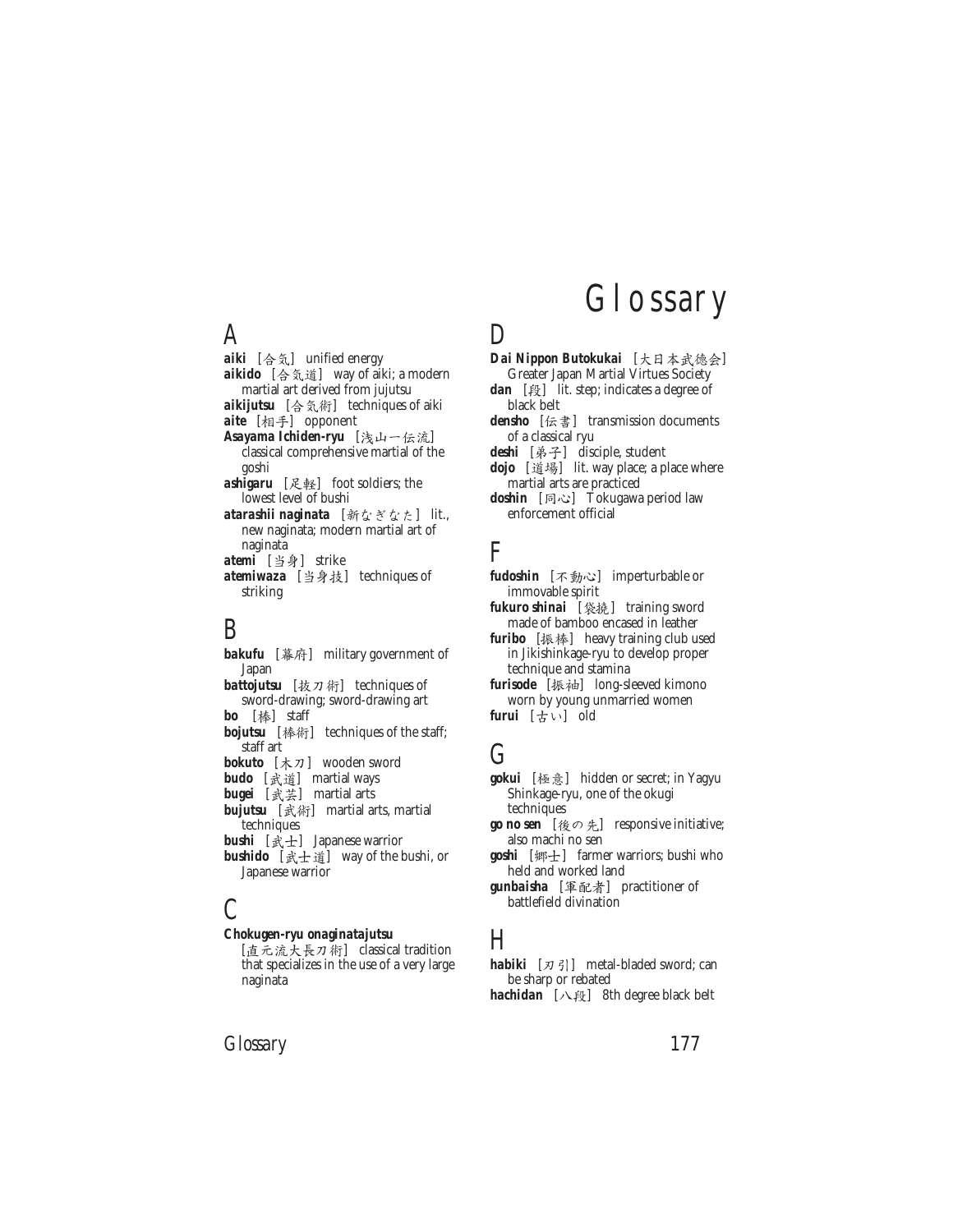hachimaki [鉢巻] headband *hachiwari* [鉢割] helmet-splitter **hakama** [袴] pleated divided skirt or culottes *hakuda* [台打] unarmed close-combat techniques *hamon* [破門] formal expulsion from a ryu *hanbo* [半棒] short staff hanbojutsu [半棒術] techniques of the short staff *hanshi* [範士] master-level instructor *heiho* [兵法] martial principles or military strategy hikitate geiko [引立稽古] training to improve someone's technical skill or level *hinawaju* [火繩銃] matchlock musket **hojo** [捕繩] binding and securing hojojutsu [捕繩術] binding techniques, using a tying cord to restrain prisoners *Hokushin Itto-ryu kenjutsu* [北辰一刀流剣術] classical sword tradition *hyoho* [兵法] see heiho

# I

*iaido* [居合道] way of sword-drawing; a modern martial art iaijutsu [居合術] techniques of sword-drawing; sword-drawing art inkajo [印可状] lit. rank of the seal; authority to pass on the tradition *Itto Shoden Muto-ryu kenjutsu* [一刀正伝無刀流剣術] classical sword tradition

#### J

**jigeiko** [地稽古] free practice or sparring in kendo, atarashii naginata, jukendo *jita kyoei* [自他共栄] mutual benefit

and welfare

*jo* [杖] stick, usually about four feet in length

*jojutsu* [杖術] techniques of the stick; stick art

- *judo* [柔道] way of flexibility; modern martial art
- *judogi* [柔道着] jacket and trousers worn while doing judo
- *jujutsu* [柔術] techniques of flexibility; grappling art
- *jukendo* [銃剣道] way of the bayonet; modern martial art
- *jukenjutsu* [銃剣術] techniques of the bayonet; bayonet art
- *jutte* [十手] single-tined truncheon

#### K

- **kabutowari** [兜割] helmet-splitter
- **kaeshiwaza** [返技] techniques to reverse or escape techniques being applied to oneself
- *kamae* [構] engagement posture
- **kami** [神] Shinto diety or dieties
- **kappo** [活法] resuscitation methods or techniques
- *karatedo* [空手道] way of the empty hand; modern martial art
- *Kashima Shinden Jikishinkage-ryu* [鹿島神伝直心影流] classical sword tradition
- *kata* [形] prearranged movement pattern
- *katana*  $[\pi]$  Japanese sword, worn cutting edge up
- *katchu bujutsu* [甲冑武術] martial techniques done while wearing armor
- **katsu** [活] resuscitation techniques katsujinken [活人剣] life-giving sword
- **kazunuki** [数抜き] drawing and cutting 3,000, 10,000, or 30,000 times; special practice of Tatsumi-ryu
- keiko shokon [稽古照今] reflect on the old to understand the new
- **kempo** [拳法] fist method; unarmed sparring methods or systems
- **ken** [懸] attack; fall upon
- **ken** [剣] sword

#### 178 Koryu Bujutsu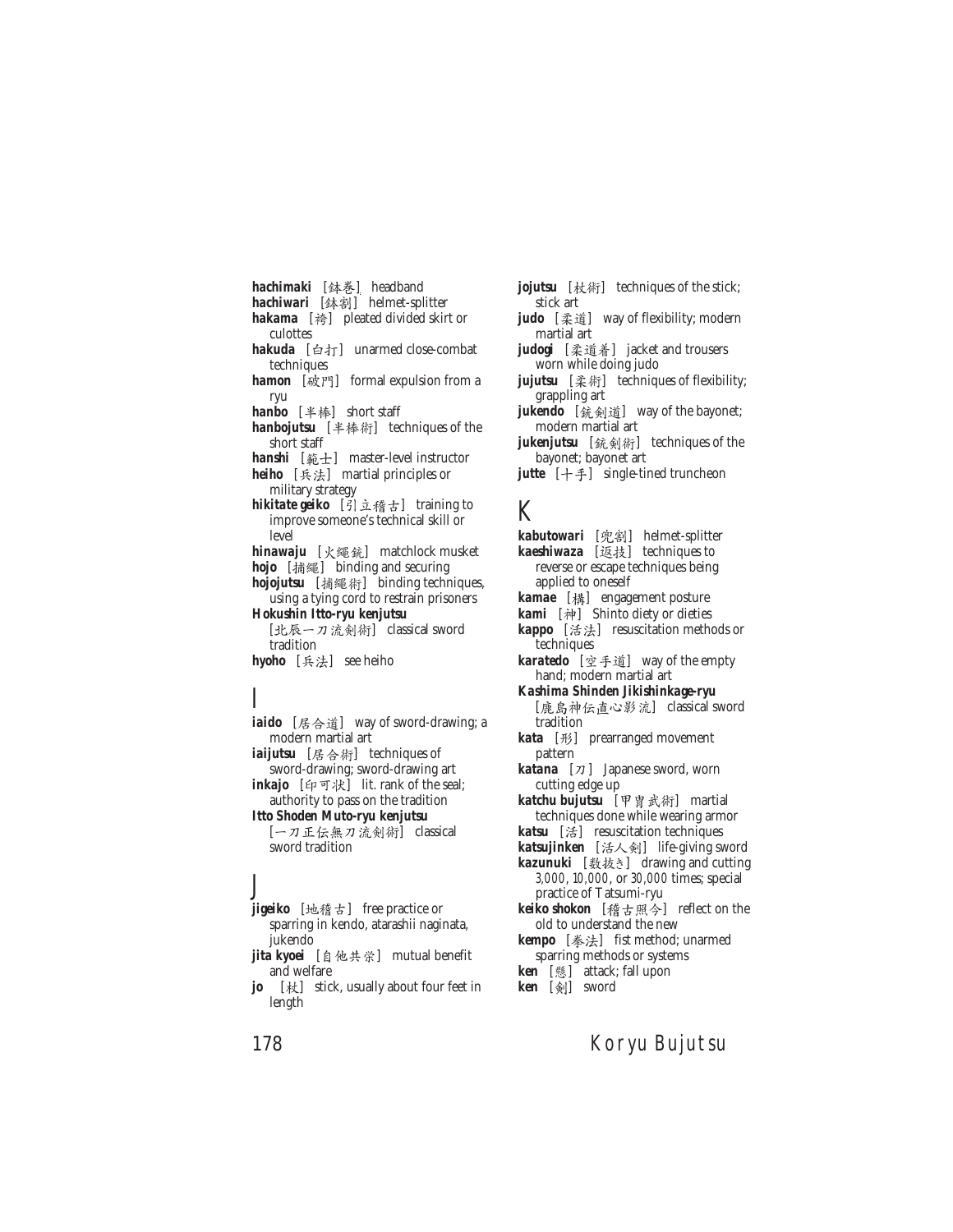**kendo** [剣道] way of the sword; modern martial art of Japanese fencing

**kenjutsu** [剣術] techniques of the sword; swordsmanship

*keppan* [血判] blood seal made with vow upon entering a ryu

- *kesagiri* [袈裟切] diagonal cut
- **ki** [気] vital energy
- *kiai* [気合] focused shouts
- **kiaijutsu** [気合術] techniques of kiai; methods of exerting one's will on others
- **kirigami menjo** [切紙免状] classical license on a simple piece of folded Japanese paper
- kishomon [起請文] vow on entering a classical tradition
- *kobo itchi* [攻防一致] attack and defense as a continuum of response in combat
- *kobudo* [古武道] classical martial ways
- **kobujutsu** [古武術] classical martial arts
- *kodachi* [小太刀] short sword
- kogusoku [小具足] grappling, usually in armor
- *kohai* [後輩] junior
- *kokoro* [ $\infty$ ] spirit, heart, or mind; also *shin*
- **koku** [石] traditional Japanese weight measure; used to specify income
- **kokyu** [呼吸] breath, breathing
- **koppo** [骨法] unarmed grappling
- **koryu** [古流] classical or old tradition **koryu budo** [古流武道] classical
- martial ways
- **koryu bujutsu** [古流武術] classical martial arts
- *koshi no mawari* [腰の廻] grappling, usually in light armor
- *kowami* [剛身] unarmed grappling
- **kuda yari** [管槍] spear with a sleeve
- *kuden* [口伝] oral teachings
- **kuji** [九字] nine signs; mudra used in esoteric Buddhism
- **kumite** [組手] freestyle sparring in karatedo
- **kumiuchi** [組打] grappling

Kurama-ryu kenjutsu [鞍馬流剣術] classical sword tradition **kuzushi** [崩] balance-breaking **kyuba no michi** [弓馬の道] way of mounted archery, lit. bow and horse; old name for the warrior arts *kyudo* [弓道] way of the bow; modern martial art of Japanese archery kyusho [急所] vital point

## M

- majutsu [魔術] techniques of invisibility makimono [巻物] scroll Maniwa Nen-ryu [馬庭念流] classical sword tradition *manrikigusari* [万力鎖] lit. ten thousand power chain; weighted chain *Marishiten* [摩利支天] Buddhist warrior goddess *meijin*  $[\&\&\&\]$  sage; master; expert *menkyo* [免許] license *menkyo kaiden* [免許皆伝] license of complete transmission *mikkyo* [密教] rituals of esoteric Buddhism *mokuroku* [目録] lit. catalog of techniques; transmission scroll or license *monomi* [物見] scouting techniques of the Tatsumi-ryu *Morishige-ryu hojutsu* [森重流砲術] classical matchlock musketry tradition *mudansha* [無段者] lit. non-graded, or below black belt level *muga* [無我] egolessness or selflessness *mukei bunkazai* [無形文化財] intangible cultural assets *munen muso* [無念無想] non-ideational thought; lit. no desires, no thoughts musha shugyo [武者修行] itinerant training in martial arts *mushin* [無心] freedom from
- discriminative thinking
- *muso* [夢想] dream-vision *muso shinden* [夢想神伝] transmission
- of the dream-vision of the deity

*Glossary* 179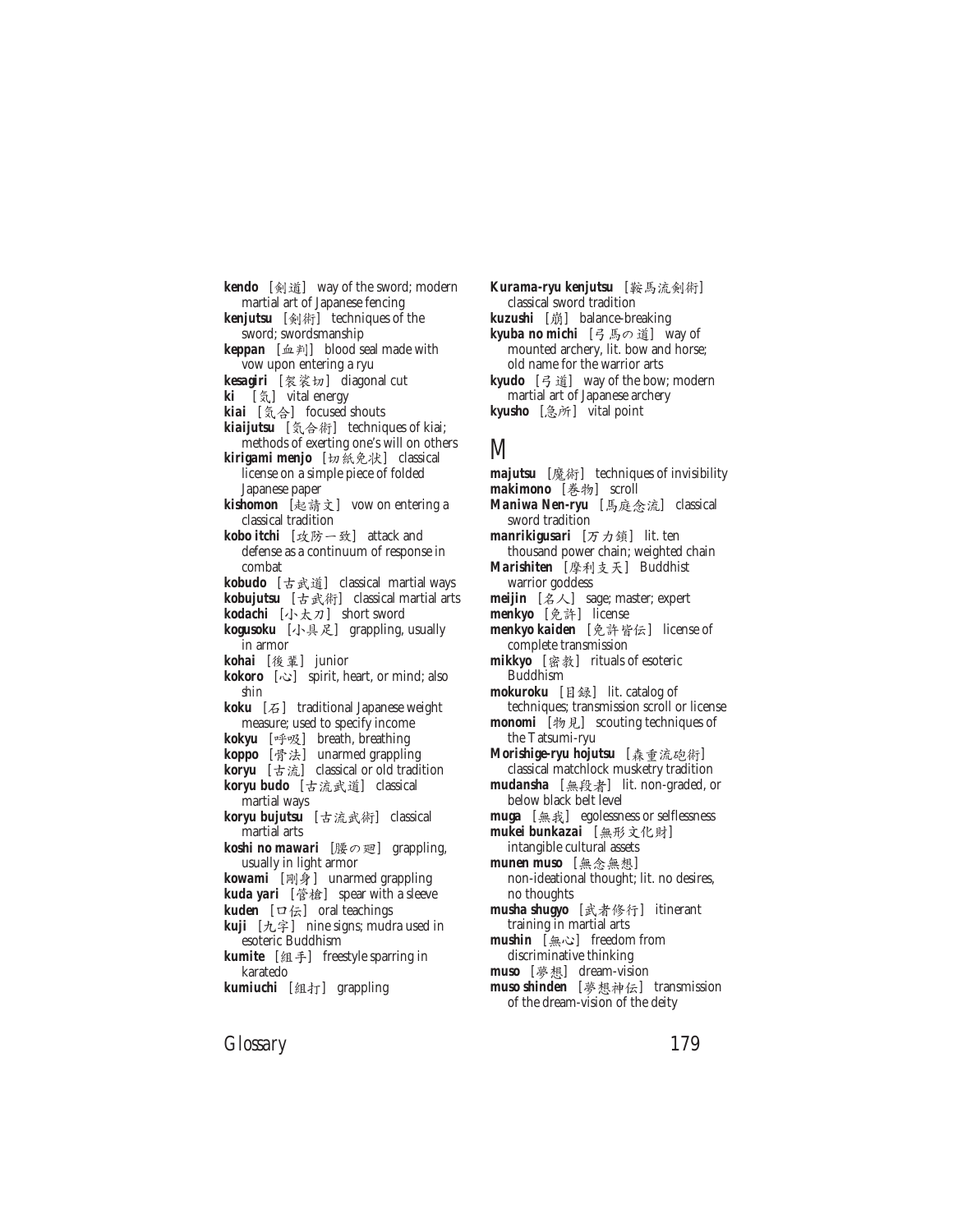# N

*nagamaki* [長巻] Japanese glaive with a particularly large or heavy blade nagareru [流れる] to flow *naginata* [薙刀] Japanese glaive naginatajutsu [薙刀術] techniques of the glaive; glaive art nanadan [七段] rank of 7th degree black belt; also *shichidan Nihon Kobudo Kyokai* [日本古武道協会] Japanese Classical Martial Arts Association *Nihon Kobudo Shinkokai* [日本古武道振興会] Society for the Promotion of the Japanese Classical Martial Arts *ninja* [忍者] mercenary specialists in espionage

*nitto*  $[-7]$  two swords

#### $\left( \ \right)$

*obi* [帯] belt or sash *odachi* [大太刀] long sword *okuden* [奧伝] inner or hidden transmissions of a ryu *okugi* [奧義] secret teachings or principles; also ogi *omote* [表] front, obvious, overt; opposite of ura **ongyoho** [隱行法] invisibility *Ono-ha Itto-ryu kenjutsu* [小野派一刀流剣術] classical sword tradition otome-ryu [御留流] official, sometimes secret, martial tradition of a clan or domain *Owari Kan-ryu sojutsu* [尾張貫流槍術] classical tradition of spearsmanship of the Owari domain

#### R

*randori* [乱取] freestyle or sparring in judo

*randori-ho* [乱取法] methods of freestyle practice or sparring in judo *ronin* [ $\Re \angle$ ] lit., wave man; warrior unattached to a domain *ryu* [流] formalized martial tradition or school; used almost synonymously with ryugi, ryuha *ryugi* [流儀] formalized martial tradition or school; used almost synonymously with ryu, ryuha *ryuha* [流派] formalized martial tradition or school; used almost synonymously with ryu, ryugi *ryuha daihyo* [流派代表] representative of the tradition

### S

*samurai* [侍] Japanese warrior; see bushi **sansenjin** [三戦神] three war kami; Fudo Myoo, Aizen Myoo, and Marishiten *saya* [鞘] Japanese sword scabbard seiryoku zenyo [精力善用] maximum efficient use of energy *seiza* [正座] formal seated position *sempai* [先輩] senior *sen no sen* [先の先] taking the initiative; also *tai no tai sensei* [先生] lit. one who was born before; teacher *sensen no sen* [先々の先] pre-active, preemptive initiative; *kakari no sen shiai* [試合] match, competition **shihan** [師範] senior instructor *shihanke* [師範家] master teacher *Shindo Munen-ryu kenjutsu* [神道無念流剣術] classical sword tradition **Shingyoto-ryu kenjutsu** [心形刀流剣術] classical sword tradition **Shinkage-ryu heiho** [新陰流兵法] classical sword tradition *shinken* [真剣] true or real sword; live blade

#### 180 Koryu Bujutsu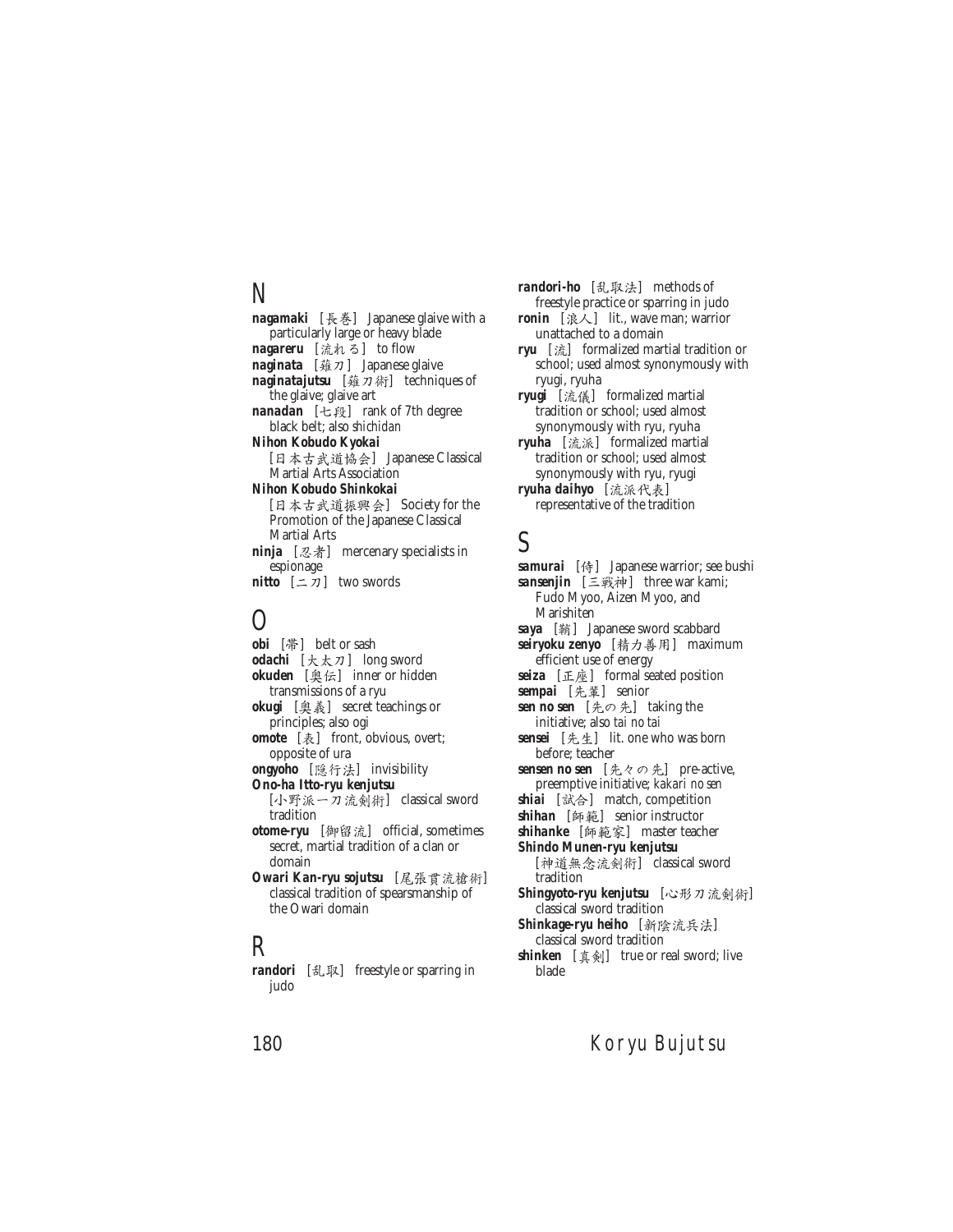*Shinmuso Hayashizaki-ryu battojutsu*  $[\n \frac{1}{N}\n \frac{1}{N}\n \frac{1}{N}\n \frac{1}{N}\n \frac{1}{N}\n \frac{1}{N}\n \frac{1}{N}\n \frac{1}{N}\n \frac{1}{N}\n \frac{1}{N}\n$ tradition of sword-drawing *Shin no Shinto-ryu jujutsu* [真之神道流柔術] classical jujutsu tradition *shinobi* [忍び] used to refer to agents of espionage *shitsuke* [躾] breeding or training **shizentai** [自然体] natural body posture *shubaku* [手搏] term for jujutsu *shudan sentoho* [集団戦闘法] Tatsumi-ryu group-fighting tactics or methods *shugyo* [ß²] ascetic training *shuriken* [手裏剣] throwing darts *shurikenjutsu* [手裏剣術] techniques of throwing darts; throwing-blade art *siddhi* [Sanskrit] supernatural powers of a Buddhist deity *sogo bujutsu* [総合武術] integrated, composite martial arts/systems *sojutsu* [槍術] techniques of the spear; spearsmanship *soke* [宗家] headmaster *suhada bujutsu* [素肌武術] martial techniques done in street clothes *suki* [隙] opening **sumai no sechie** [相撲の節会] ritual performances of sumo; Japanese traditional wrestling

#### T

- **tachi** [太刀] Japanese sword; can be a general term or can refer to swords worn cutting edge down *tai* [ä] static or quiescent waiting **Takenouchi-ryu** [竹内流] classical comprehensive martial tradition *tameshiai* [試合] mutual testing;
- competing against one's own self *tankendo* [短剣道] way of the short
- sword; modern adjunct art to jukendo tanto [短刀] knife; dagger; dirk

*tantra* [Sanskrit] Buddhist ritual text focused on the cult of a deity

**Tatsumi-ryu** [立身流] classical comprehensive martial tradition *teki* [敵] enemy *Tendo-ryu naginatajutsu* [天道流薙刀術] classical school of naginata tengu [天狗] long-nosed goblin; often associated with martial prowess *Tenjin Shinyo-ryu jujutsu* [天神真楊流柔術] classical jujutsu tradition *Tenshin Shoden Katori Shinto-ryu* [天真正伝香取神道流] classical comprehensive martial tradition tessen [鉄扇] iron fan tessenjutsu [鉄扇術] iron fan techniques; truncheon art using an iron fan *Toda-ha Buko-ryu naginatajutsu* [户田派武甲流薙刀術] classical *naginata* tradition *tode* [ 捕手] term for unarmed grappling and arrest techniques; jujutsu *tojutsu*  $[\pi \hat{\pi}]$  techniques of the sword; swordsmanship tokonoma [床の間] decorative alcove *tori* [取] lit., taker; the one who executes technique *torimi* [取身] term for the one who takes or executes technique in Tenjin Shinyo-ryu *torite* [取手] term for jujutsu and arrest techniques

# U

- **uke** [受] lit., receiver; the one on whom techniques are executed
- **ukemi** [受身] lit., receiving; receiving techniques in kata; the one who receives a technique in Tenjin Shinyo-ryu
- **ura** [裏] reverse, or back; opposite of omote
- uwagi [上着] jacket worn for martial arts training

*Glossary* 181